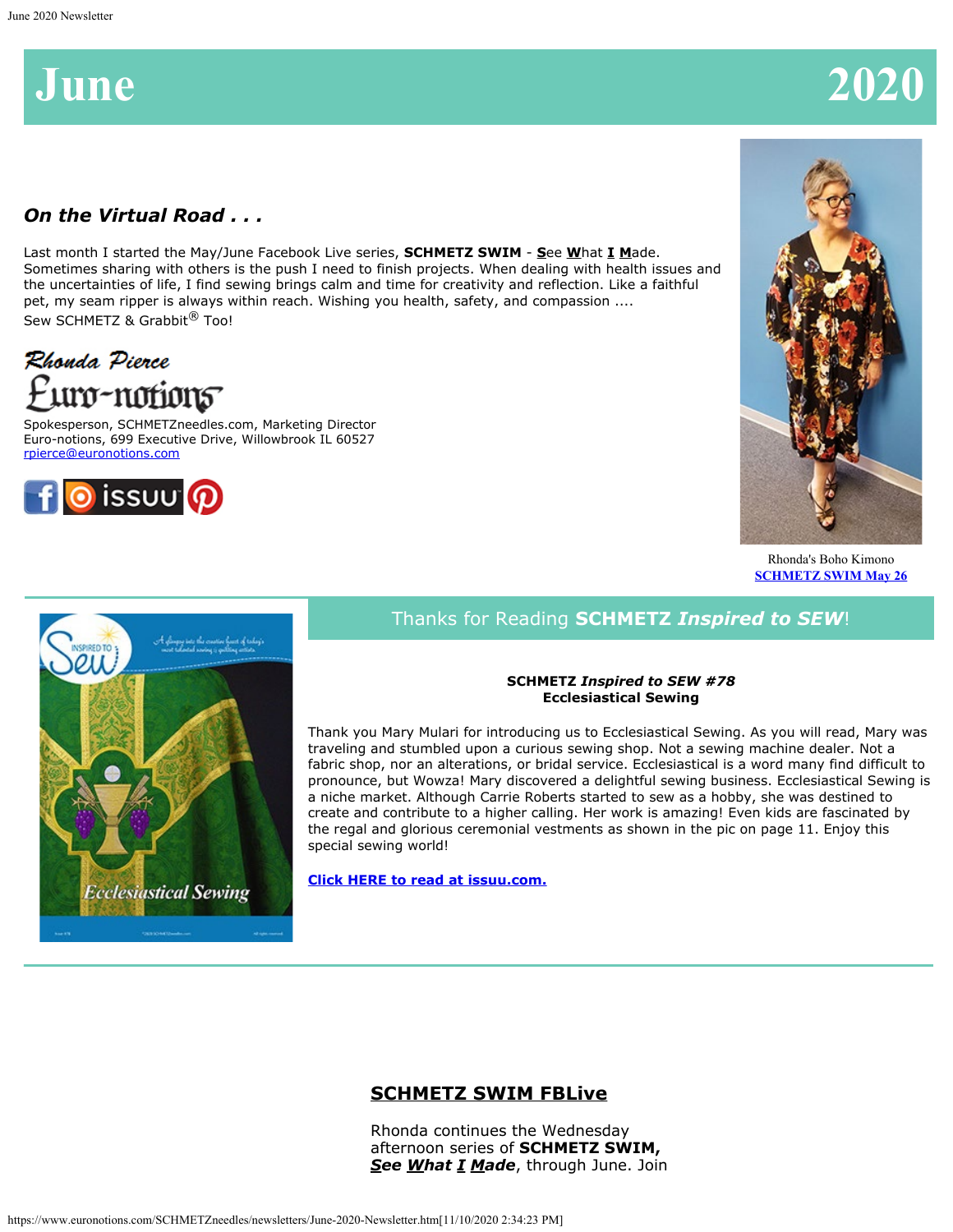June 2020 Newsletter



SCHMETZ SWIM May 2020: Thangles Christmas Salad Quilt, Boho Kimono, Memorial Hearts



Retreat from Home V

her at 1:00 PM CT. Last week, viewers were delighted over an unusual button.

**[Click HERE](https://www.facebook.com/schmetzneedles/videos/1061012467632967/)**

This weekend, over 200 quilters from around the world will participate in the **Sew in Your Jammies 2020 Virtual Retreat**. If you are signed up to attend, we hope you have a marvelous time! If you missed it, don't miss the next one! Sign up to be notified of future events at **[https://retreatfromhome.com](https://retreatfromhome.com/)**.

**SCHMETZ Needle Fact - Copy & Paste into Your Own Newsletter or Blog!**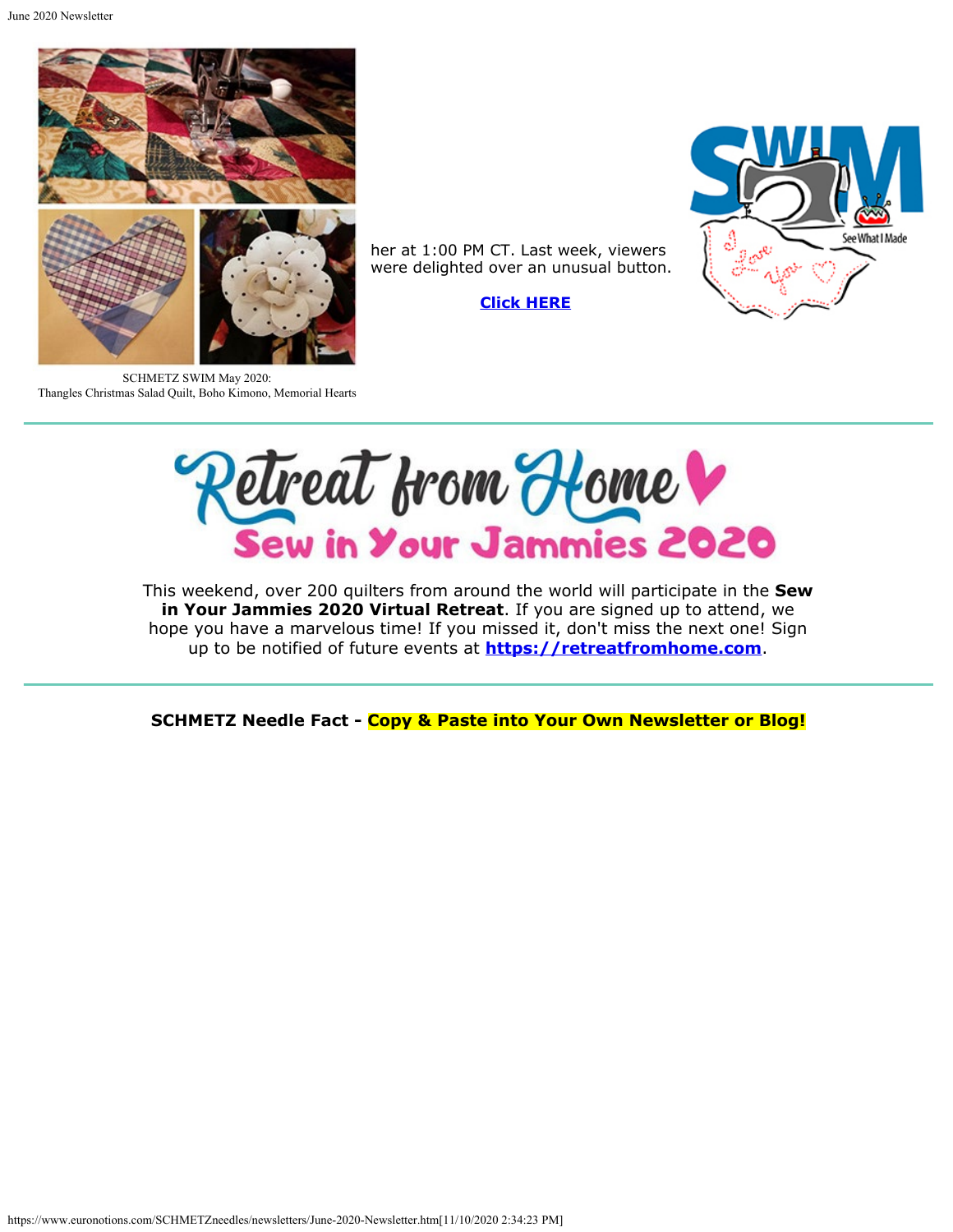

### **Sewing on Knits**

Sewing with knits? What needle should you use? If the fabric has Lycra<sup>®</sup>, Spandex<sup>®</sup>, or elastic, use the SCHMETZ Chrome Stretch. If sewing a regular knit, use SCHMETZ Chrome Jersey needle. Both needles have the same medium ball point, but the eye & scarf differ. Stretch Chrome needles are available in sizes 75/11 & 90/14. Jersey Chrome needles, also known as ball points, are available in sizes 80/12 & 90/14. Available now at independent shops & sewing machine dealers.

#### **[SCHMETZ Chrome Jersey/Ball Point Needles](https://www.schmetzneedles.com/item/CHROME-Jersey-Needles5-Pack-100193)**

#### **[SCHMETZ Chrome Stretch Needles](https://www.schmetzneedles.com/item/CHROME-Stretch-Needles5-Pack-100196)**



# **Are You Using these Back Issues to Support the Products and Talent Visiting Your Store?**



4-H Now ... The REST of the Story

#### **SCHMETZ** *Inspired to SEW*



Issue 76 The History and Impact of 4-H



Issue 75 Heidi Proffetty

<http://www.schmetzneedles.com/archived-digital-magazines/>

*Where's Rhonda? 2020 Schedule* **(Maroon color indicates Wholesale Venue)**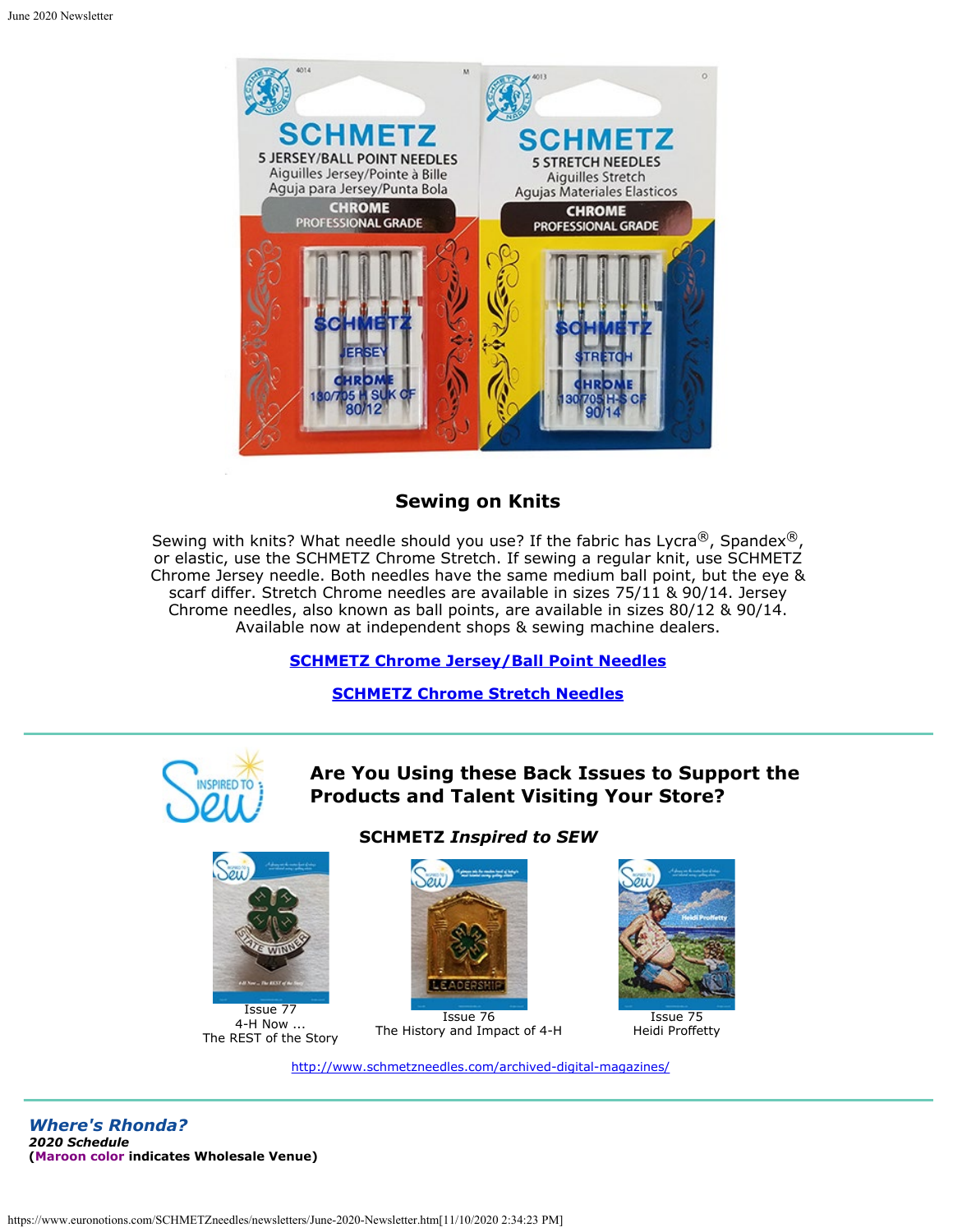**[Allbrands Live](https://www.facebook.com/allbrands1976)** June 8

#### **[SCHMETZ SWIM - See What I](https://www.facebook.com/schmetzneedles/videos/1061012467632967/) [Made](https://www.facebook.com/schmetzneedles/videos/1061012467632967/)**

Wednesdays, June 2020 1:00 PM CT - SCHMETZneedles FBLive

**[International Quilt Market](https://www.quilts.com/quilt-market-houston.html)**

October 23-26

**[Quilting By The Sea](http://www.quiltguildbythesea.com/)\***

October 13



**[www.SCHMETZneedles.com](http://www.schmetzneedles.com/)**C2020